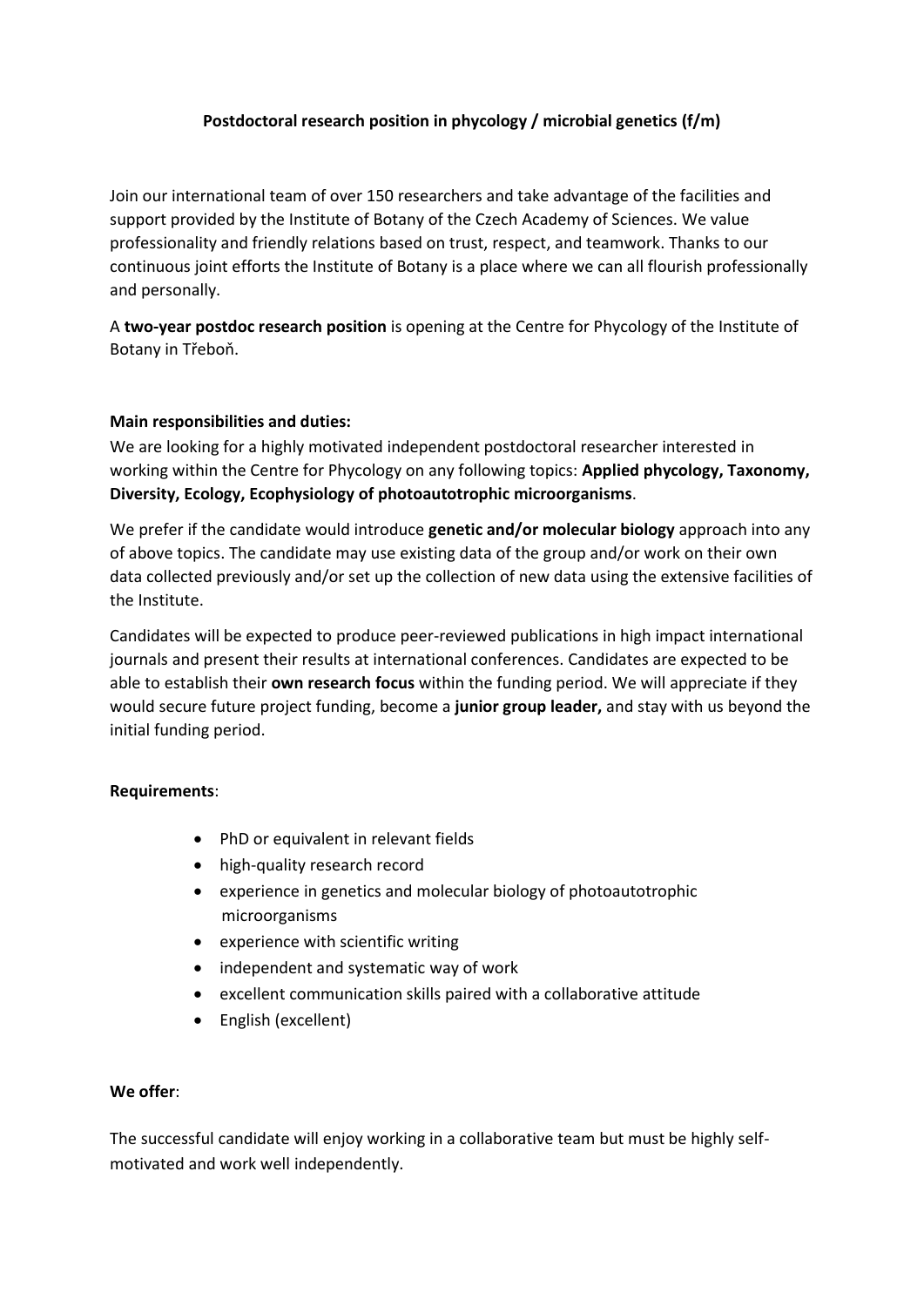The contract includes benefits such as:

- gross salary of between € 18.250 and € 18.700 per year (CZK 37.000- 40.000/month)
- fully covered health insurance and contribution to the social security system
- temporary accommodation in IB premises located close to the workplace
- flexible working hours, 25 days of paid vacation, 5 sick days
- work in the historical city of Třeboň
- contribution to food expenses (vouchers)
- "Buddy programme" offering collegial support to newcomers from abroad
- support to prepare and submit your own project applications to ensure the continuity of your research
- training and mentoring for mentees
- training in "Academic writing" and a Czech language course

# **To apply please send**:

- CV (including a list of publications)
- motivation letter stating the applicant´s research interests and expertise and describing previous work experience
- references (name and contact information of 2 referees)

# **Selection process**:

- $\bullet$  1<sup>st</sup> round: evaluation of candidates based on CV and other information provided
- 2<sup>nd</sup> round: interview

| <b>Application deadline:</b> | 9 February 2022                           |
|------------------------------|-------------------------------------------|
| Send applications to:        | recruitment@ibot.cas.cz, subject Phyco 01 |
| <b>Starting date:</b>        | 1 March 2022 (at the earliest)            |
| Type of employment:          | 1.00 FTE (i.e., 40 hrs/week)              |
| Duration:                    | two years (end date 31 December 2023)     |
| Location:                    | Třeboň, Czech Republic                    |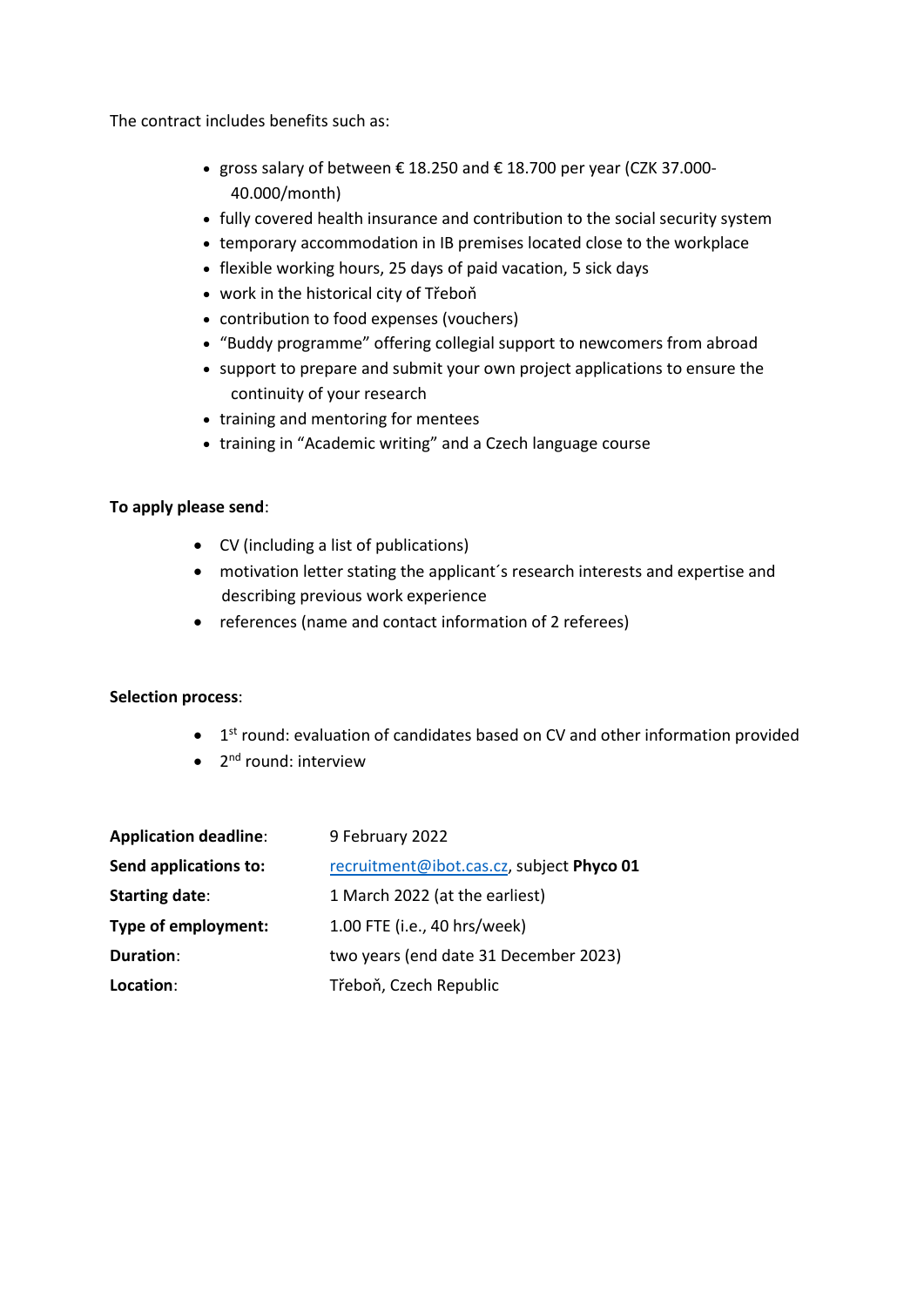# **Additional information:**

#### **CZECH ACADEMY OF SCIENCES**

With almost 10.000 employees more than half of whom are researchers with university degrees, the Czech Academy of Sciences is the largest research-performing institution in the Czech Republic.

The primary mission of the Academy and its 54 institutes, including the Institute of Botany, is to conduct basic research in a broad spectrum of natural, technical, and social sciences and the humanities. Researchers also participate in education, particularly through doctoral study programmes for young researchers and by teaching at universities. The Academy fosters collaboration with applied research and industry.

#### **INSTITUTE OF BOTANY**

The Institute of Botany of the Czech Academy of Sciences is one of the main centres of botanical research in the Czech Republic and carries out fundamental research on plant species, populations, and communities. It offers researchers an excellent environment for field research, common garden, and laboratory experiments as well as laboratory analyses.

The Institute is composed of three Research Divisions located in Průhonice, on the outskirts of Prague, in Třeboň and in Brno.

# **CENTRE FOR PHYCOLOGY**

The Centre for Phycology is located in the Třeboň research division. The main research areas of the Centre are the taxonomy, diversity, ecology, and ecophysiology of photoautotrophic microorganisms worldwide, with strong position in microalgae from cold habitats (highmountain, polar). We are also involved in experimental and applied phycology focusing on the storage and high-value compounds of microalgae and methods of their cultivation. We have well-established co-operation with a reputable Culture collection of autotrophic organisms (CCALA, www.ccala.butbn.cas.cz), maintaining more than 800 strains of microalgae and cyanobacteria, and available at the workplace. More info: <https://www.ibot.cas.cz/en/labs/centre-for-phycology/>

# **TŘEBOŇ**

The beautiful city of Třeboň possesses a historical centre and spas and is surrounded by forests and lakes of the Třeboň lowlands. Thanks to its location in the middle of the Třeboňsko Protected Landscape area it is one of the most popular tourist destinations in the Czech Republic. The original wetlands have been transformed into a system of lakes and ponds which are sought after by nature lovers as well as by scientist who value its concentration of natural biotopes. Although the area is a product of man-made transformation, it is included in the